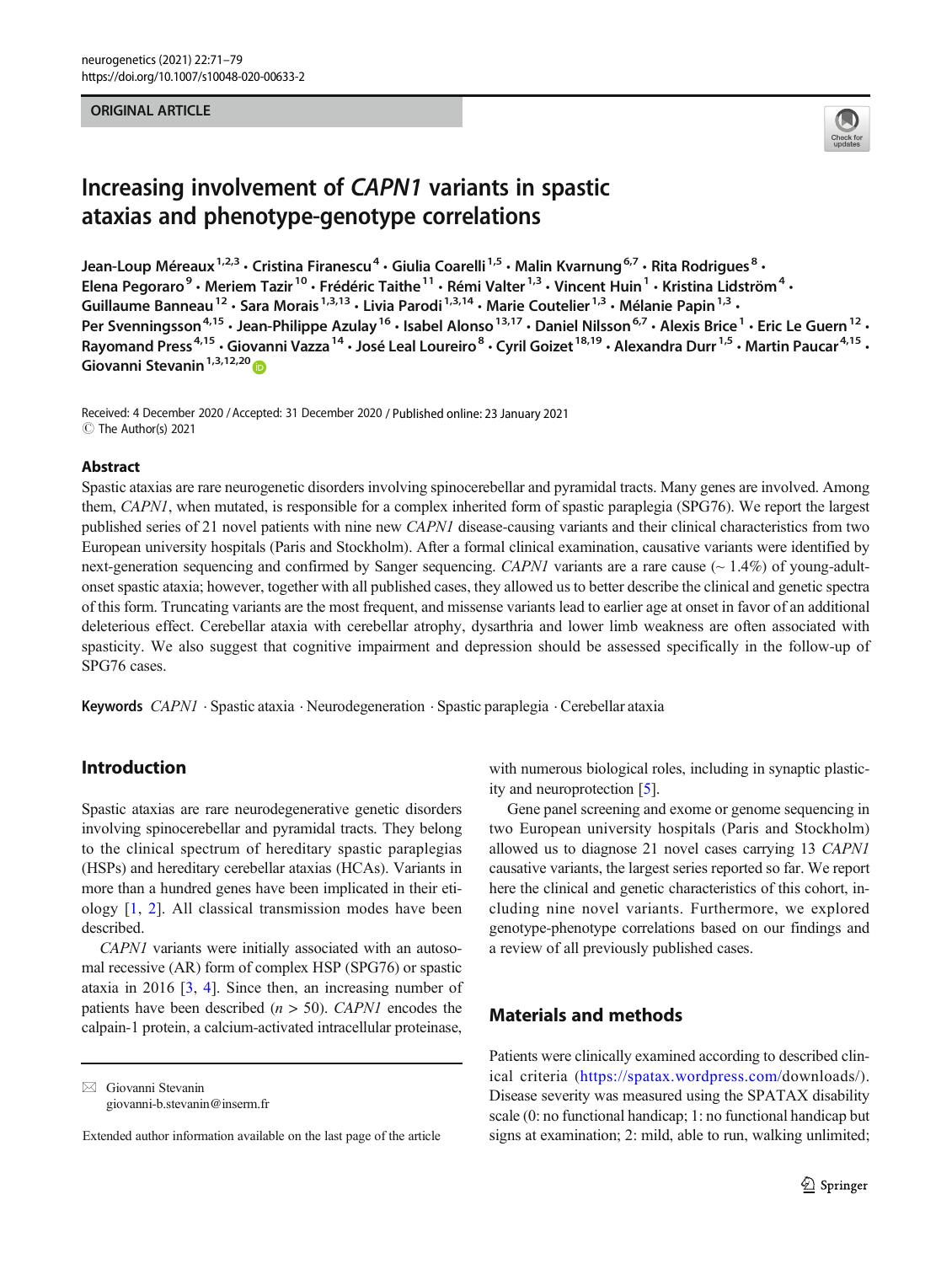3: moderate, unable to run, limited walking without aid; 4: severe, walking with one stick; 5: walking with two sticks; 6: unable to walk, requiring wheelchair; 7: confined to bed). The study was approved by the Stockholm and Paris-Necker Ethics Committees. All patients signed informed consent for genetic analyses, which were conducted in accordance with the relevant national ethical rules. Their DNA collected from blood cells was used for genome sequencing (six probands), exome sequencing (two probands), or targeted gene panel sequencing (five probands with four among 182 probands previously excluded for pathogenic variants in 65 HSP genes [\[6](#page-6-0)]). Standard procedures were used for next-generation sequencing, sequence alignment and filtering, as described else-where [\[6](#page-6-0), [7\]](#page-6-0). All variants were confirmed by Sanger sequencing, and their co-segregation with the disease was also verified in other family members when DNA was available. Novel variants have been submitted to the ClinVar database.

The literature review was done from all CAPN1-mutated cases reported in PubMed or ClinVar before October 2020. The search was done in PubMed with 'CAPN1' as the search term, and the papers reporting a description of cases harboring variants in CAPN1 were kept for the review.

Mean and standard deviation were used to describe continuous quantitative variables, and median and interquartile range (iqr) were used for discrete quantitative variables. Student's  $t$  test was used to compare means of onset age, disease duration and handicap that followed a normal distribution, as assessed visually and by Shapiro-Wilk test. Chi2 test was used to compare distributions of clinical features. A p value < 0.05 was considered as statistically significant.

## **Results**

## Case series

We diagnosed a series of 21 cases of spastic ataxia with CAPN1 causative variants from 13 new families (Fig. [1](#page-2-0)). Clinical and genetic data are summarized in Table [1](#page-3-0) and full clinical data are shown in Supplementary Table 1.

Thirteen different disease-causing variants were found, and nine of these are reported here for the first time: c.254G>A (p.Trp85\*), c.623G>A (p.Gly208Asp), c.1697dup  $(p. Leu566Phefs*7)$ , and  $c.1969G>T (p. Glu657*)$  at the homozygous state, and c.1005G>A (p.Trp335\*), c.1129\_1133del (p.Arg377Glufs\*25), c.1165+1G>A (p.?), c.1341G>C (splice site variant), and c.1418\_1419del (p.Arg473Leufs\*53) at the compound heterozygous state. These novel variants were not reported in gnomAD [[8\]](#page-6-0). In total, half of the cases were from consanguineous unions, explaining a high homozygosity rate of 71% (15 cases). All our variants were truncating except one (8%). The only nontruncating damaging missense variant, c.623G>A

(p.Gly208Asp), affected a highly conserved residue and was predicted to alter the protein function by all commonly used prediction scores (CADD, MutationTaster2, PolyPhen-2, and SIFT) [\[9](#page-6-0)–[12\]](#page-6-0). The c.1341G>C variant was considered as truncating as it was highly predicted to affect the splicing by deletion of the splicing donor site at the end of exon 11 (prediction with MaxEntScan − 100.0%, NNSPLICE − 94.6% and SSF  $-16.2\%$ ) [[13](#page-7-0)–[15](#page-7-0)]. The study of mRNA from white blood cells of the proband identified multiple abnormal transcripts compared with controls, one of which could be sequenced and shown to result from partial retention of the following intron, leading to a frame shift and a premature stop codon: p.Pro449Argfs\*17.

The patients originated from various geographical locations: 11 from Western Europe, six from North Africa, one from Eastern Europe and three from Iraq. The sex ratio was 1.33 ( $p > 0.05$ ). Mean age at onset of the disease was 25.1  $\pm$ 8.8 years, and mean age at examination was  $41.0 \pm 11.4$  years. Disease severity using the SPATAX disability scale showed variable levels of handicap, with a median score of 3 (iqr 3–4) after a mean disease duration of  $16.2 \pm 9.7$  years. Most of the patients had walking difficulties (17/21) with two at score 1, two at 2, seven at 3, five at 4 and five at 5. Lower limb spasticity, extensor plantar reflex and lower limb hyperreflexia were present in all patients whereas upper limb spasticity was found in 10 of the 18 cases with available data (56%). Lower limb weakness was present in 16/20 cases (80%). In 60% of cases (12/20), dysarthria was noted and was described as spastic ( $n = 5$ ), bulbar ( $n = 3$ ) or cerebellar  $(n = 4)$ . Cerebellar ataxia was observed in 10/19 cases (53%). Other frequent features were sphincter dysfunction (primarily bladder) in 10/18 (56%), sensory deficit (always in deep modality and also superficial in one case) in 7/19 (37%), saccadic pursuit in 3/18 (17%) and dysphagia in 4/19 (21%). A single case among 19 patients with available examination (5%; patient FSP-1225-8) had extrapyramidal signs with the development of orofacial dystonia and hypokinesia during the followup, without any exposure to neuroleptics. Three affected relatives from family FSP-1225 presented an early bilateral cataract starting in their forties, which was also present in individual 11 who had no spastic ataxia. No eye fundus anomalies were detected. Skeletal abnormalities were reported in 6/19 cases (32%) as scoliosis, pes cavus, hollow foot, C2–3 fusion with supernumerary hemivertebra and unspecified dental abnormalities. Interestingly, a cognitive impairment was observed in two sisters (family SR37-12333, 2/19 or 11%) after three decades of disease evolution. In addition, 7/17 patients (41%) had psychiatric manifestations with mood disorders that manifested as depression, post-traumatic stress disorder or bipolar disorder. Epilepsy was not reported. Brain MRI was abnormal in 4/15 cases (27%) with cerebellar atrophy, clinically observed as ataxia in three of them. Spine MRI showed upper spine atrophy in 1/9 cases (11%). Neuropathy was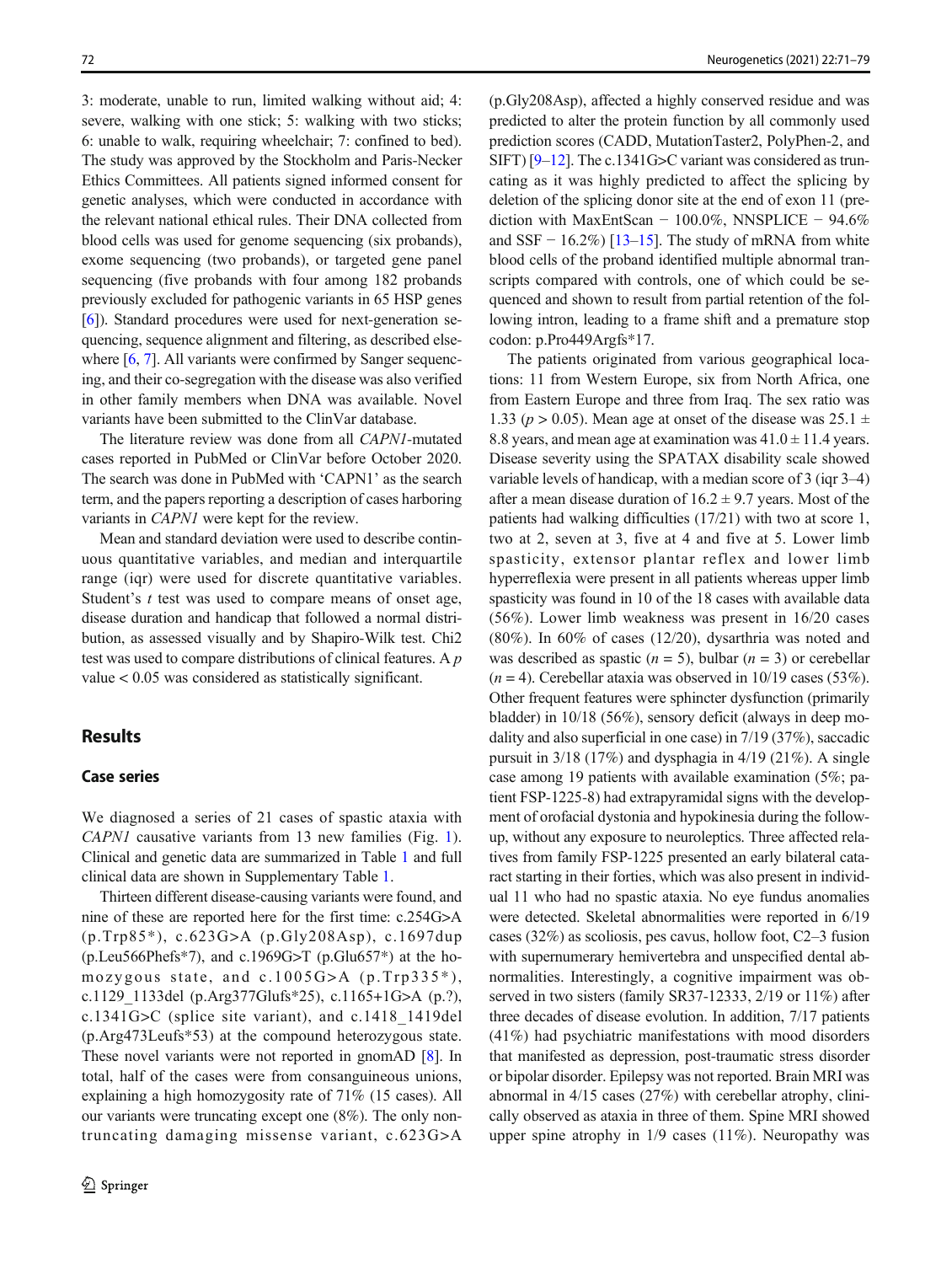<span id="page-2-0"></span>

Fig. 1 Pedigrees of CAPN1 families. Affected filled in black. Squares for men, circles for women, lozenges for men or women, small circles if stillborn. Numbers in squares and circles denote the number of people

with similar characteristics to simplify the figure. Below the symbols are indicated the anonymous DNA sample identifier. Arrows show the probands

confirmed by electroneuromyography (ENMG) in a single case (9%; patient FSP-327-771).

The clinical variability was evident between family members and between some affected cases sharing the same causative variant in different families. For example, the age at onset ranged from 18 to 36 years in family FSP-1225 (patients homozygous for c.1697dup) and it ranged from 15 to 30 years for the recurrent c.1176G>A variant in the two families carrying it at the homozygous state. Genotype to phenotype correlations could be found with neither the position nor the consequence of the variant in our series of 21 patients.

A prospective follow-up is given in Table [1](#page-3-0) with two clinical examinations for patient FSP-1225-8 at 35 and 41 years old. It showed that the evolution of the disease course was progressive with a pure spastic paraparesis at onset complicated over time by cerebellar ataxia, orofacial dystonia and increased disability.

# **Discussion**

We report 13 CAPN1 variants in 21 patients from 13 families, nine being novel causative variants. While some families were found through exome, genome or targeted panel sequencing in large cohorts of unselected patients with various phenotypes, four were identified in a series of 182 HSP patients screened for pathogenic variants in known HSP genes [[6\]](#page-6-0), allowing us to estimate the relative frequency of CAPN1 variants in HSP patients. These 182 cases were from a series of 292 cases, 37.7% of whom were found to have mutations in known HSP genes (unpublished data), suggesting that CAPN1 variants account for 1.4% of our European continental HSP patients. This is higher than in a CAPN1 screening of 107 AR or sporadic HSP cases and 54 HCA Chinese patients, where a frequency of  $0.6\%$  was reported [[16](#page-7-0)], but is in line with the frequency of 1/47 (2.1%) paediatric-onset HSP patients [[17\]](#page-7-0). Due to the recent establishment of CAPN1 as a disease gene, more cases could well be found in undiagnosed patients, particularly as the diagnosis process is evolving from targeted analysis of a few known disease genes to high-throughput analyses of the entire genome.

#### Literature review

There are 34 previously published pathogenic CAPN1 variants in 37 families or 62 cases in PubMed or ClinVar (Supplementary Table 2)  $\left[3, 4, 16, 18-33\right]$  $\left[3, 4, 16, 18-33\right]$  $\left[3, 4, 16, 18-33\right]$  $\left[3, 4, 16, 18-33\right]$  $\left[3, 4, 16, 18-33\right]$  $\left[3, 4, 16, 18-33\right]$  $\left[3, 4, 16, 18-33\right]$  $\left[3, 4, 16, 18-33\right]$  $\left[3, 4, 16, 18-33\right]$  $\left[3, 4, 16, 18-33\right]$  $\left[3, 4, 16, 18-33\right]$ . One of these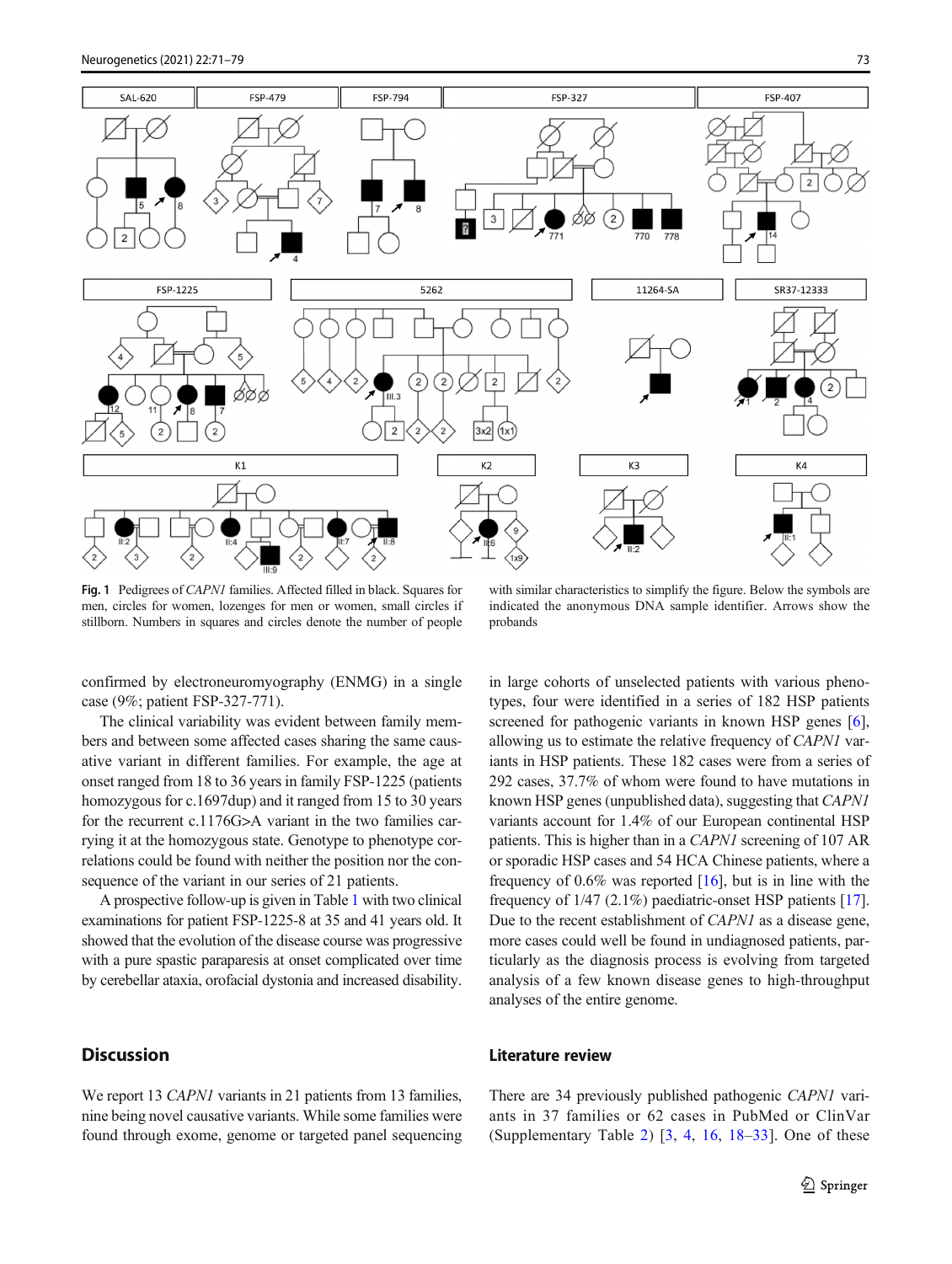| Family                                      | FSP-794<br>FSP-479                                                                             |                                       | FSP-327                                                                         |                          | K4                                                                   | K <sub>3</sub>       |                                                              |                             | 11264-SA        |                                  | FSP-407                                                                                     |                          | SR37-12333                  |
|---------------------------------------------|------------------------------------------------------------------------------------------------|---------------------------------------|---------------------------------------------------------------------------------|--------------------------|----------------------------------------------------------------------|----------------------|--------------------------------------------------------------|-----------------------------|-----------------|----------------------------------|---------------------------------------------------------------------------------------------|--------------------------|-----------------------------|
| Individual<br>Variant 1<br>Gender<br>Origin | $c.254G > A (p. W85*)$ $c.618 - 619$ del<br>Portugal<br>$\sim \Sigma$<br>France<br>$\geq$<br>4 | (p.G208Qfs*7)<br>∞ ⊠                  | (p.G208D)<br>$\frac{1}{2}$ $\mu$<br>c.623G > A<br>Algeria<br>$\gtrsim$ $\times$ | $_{\rm 2.78}^{\rm 2.78}$ | $c.1005G$ A $(p.W335*)$<br>Czech Republic<br>$\tilde{H}$ $\tilde{H}$ | Sweden<br>$^{L:2}_M$ |                                                              | Italy<br>$\geq$             |                 | $\stackrel{\textstyle{1}}{\sim}$ | c.1129 1133del (p.R377Efs*25) c.1153C>T (p.R385*) c.1176G>A (p.W392*) c.1176G>A<br>Portugal | Portugal<br>$\mathbf{L}$ | $(p.W.392*)$<br>4 F         |
| Variant 2                                   |                                                                                                | $c.1341G>C(p?)$<br>[SPLICE]           |                                                                                 |                          | c.1605+5G>A (p.E523Kfs*28)[SPLICE] c.1165+1G>A (p.?)[SPLICE]         |                      |                                                              |                             |                 |                                  |                                                                                             |                          |                             |
| Consanguinity                               |                                                                                                |                                       |                                                                                 |                          |                                                                      |                      |                                                              |                             |                 |                                  |                                                                                             |                          |                             |
| Age at onset (years)                        | $34$                                                                                           | $\overline{31}$                       | $+$ $\frac{\circ}{\cdot}$                                                       | $6\overline{2}$          |                                                                      |                      |                                                              | $\frac{1}{4}$ $\frac{4}{4}$ |                 |                                  |                                                                                             |                          |                             |
| Age at exam (years)<br>Severity             | 38<br>$\overline{24}$                                                                          |                                       | $\frac{4}{3}$ $\frac{4}{3}$<br>25<br>$\epsilon \gamma$                          | $\sim$                   | $-3000$                                                              | $-27.55$             |                                                              | $\rightarrow$               |                 | $+ 57$                           |                                                                                             | $+ 88$                   | $\frac{2}{3}$ $\frac{5}{4}$ |
| UL spasticity/hyperreflexia                 | na/na<br>$\ddagger$                                                                            | $na/+$                                | $\ddot{+}$<br>$\ddagger$                                                        | $+/-$                    | ╬                                                                    | $\downarrow$         |                                                              | $\stackrel{+}{+}$           |                 | $\ddagger$                       |                                                                                             | $\ddagger$               | $\stackrel{+}{\rightarrow}$ |
| LL weakness                                 |                                                                                                |                                       | $\ddot{}$<br>$^{+}$                                                             | $\ddot{}$                |                                                                      |                      |                                                              | $\ddot{+}$                  |                 |                                  |                                                                                             | $\ddot{+}$               | $\ddot{+}$                  |
| Dysarthria                                  |                                                                                                |                                       | $\ddot{}$<br>$^{+}$                                                             | $\ddot{}$                |                                                                      |                      |                                                              | $\overline{+}$              |                 |                                  |                                                                                             |                          | $\ddot{+}$                  |
| Dysphagia                                   |                                                                                                |                                       |                                                                                 |                          |                                                                      |                      |                                                              |                             |                 |                                  |                                                                                             |                          |                             |
| Cerebellar ataxia                           | $\,{}^{+}\,$                                                                                   |                                       | $\ddot{}$<br>$^{+}$                                                             | $\overline{+}$           |                                                                      |                      |                                                              | $\ddot{}$                   |                 |                                  |                                                                                             |                          |                             |
| Sensory deficit                             |                                                                                                | $\ddot{}$                             |                                                                                 |                          |                                                                      | $\mathbb T$          |                                                              | $\ddot{}$                   |                 |                                  |                                                                                             | $+$                      | $\ddot{}$                   |
| Skeletal anomalies                          | $^{+}$                                                                                         | $^{+}$                                |                                                                                 |                          |                                                                      |                      |                                                              |                             |                 |                                  |                                                                                             |                          |                             |
| Psychiatric features                        | na                                                                                             | na                                    |                                                                                 |                          |                                                                      |                      |                                                              |                             |                 |                                  |                                                                                             |                          |                             |
| Brain/spine MRI                             | na/na<br>N/na                                                                                  | na/na                                 | na/na<br>na/na                                                                  | A/na                     | $\frac{1}{2}$                                                        | $\sum_{i=1}^{n}$     |                                                              |                             | N/na            | <b>XX</b>                        |                                                                                             | $N$ na                   | N/na                        |
| Family                                      | Family                                                                                         | <b>SAL-620</b>                        |                                                                                 |                          | 5262                                                                 |                      | FSP-1225                                                     |                             |                 | KI                               |                                                                                             | K2                       |                             |
| Individual                                  | Individual                                                                                     | 5                                     |                                                                                 |                          |                                                                      |                      |                                                              |                             |                 |                                  |                                                                                             |                          |                             |
| Gender                                      | Gender                                                                                         | Σ                                     | $\infty$ H                                                                      |                          |                                                                      | $\geq$               | $\infty$ $\mathbb{H}$                                        |                             | $\frac{1}{2}$ H | $^{L.8}_M$                       | $\Xi$ $_{\rm F}$                                                                            | $\frac{H\cdot\delta}{F}$ |                             |
| Origin                                      | Origin                                                                                         | France                                |                                                                                 |                          | France                                                               | Egypt                |                                                              |                             |                 | Iraq (Kurdish)                   |                                                                                             | Iraq                     |                             |
| Variant 2<br>Variant 1                      | Variant 2<br>Variant 1                                                                         |                                       | c.1418_1419del (p.R473Lfs*53)<br>c.1176G>A (p.W392*)                            |                          | c.1605+5G>A (p.E523Kfs*28) [SPLICE]                                  |                      | c.1697dup (p.L566Ffs*7)                                      |                             |                 |                                  | $c.1969G\text{~}T(p.E657*)$                                                                 |                          | c.1969G>T (p.E657*)         |
| Consanguinity                               | Consanguinity                                                                                  | $\begin{array}{c} \hline \end{array}$ |                                                                                 |                          |                                                                      |                      |                                                              |                             |                 |                                  |                                                                                             |                          |                             |
| Age at onset (years)                        | Age at onset (years)                                                                           | $28\,$                                |                                                                                 |                          | $42\,$                                                               | 18                   |                                                              |                             | 86              | 184 <sup>2</sup>                 |                                                                                             | $-7400$                  |                             |
| Age at exam (years)                         | Age at exam (years)                                                                            | 58                                    | $\frac{8}{4}$ $\frac{8}{2}$                                                     |                          | $43\,$                                                               | 36                   |                                                              | $\pm$                       |                 |                                  |                                                                                             |                          |                             |
| Severity                                    | Severity                                                                                       | $\sigma$                              |                                                                                 |                          | $\epsilon$                                                           |                      | $\begin{array}{c} 25 & 25 \\ 25 & 25 \\ 25 & 25 \end{array}$ | $\downarrow$ $\downarrow$   |                 |                                  |                                                                                             |                          |                             |
| UL spasticity/hyperreflexia                 | UL spasticity/hyperreflexia                                                                    | $\ddagger$                            | $\stackrel{+}{\rightarrow}$                                                     |                          | $\stackrel{+}{\rightarrow}$                                          | na/na                |                                                              |                             | $-\ln a$        | $\frac{1}{\Gamma}$               |                                                                                             | $\ddagger$               |                             |
| LL weakness                                 | LL weakness                                                                                    |                                       | $+$                                                                             |                          | $\ddot{}$                                                            | $\mathbf{a}$         | $\ddot{+}$                                                   | $+ +$                       | $\ddot{+}$      | $\ddot{+}$                       |                                                                                             | $\ddot{+}$               |                             |
| Dysarthria                                  | Dysarthria                                                                                     |                                       | $+$                                                                             |                          |                                                                      | $\mathbf{a}$         |                                                              |                             | $\ddot{+}$      |                                  |                                                                                             | $+ +$                    |                             |
| Dysphagia                                   | Dysphagia                                                                                      |                                       | $+$                                                                             |                          |                                                                      | $\mathbf{a}$         | $\perp$                                                      | $\mathbf{I}$                | $\mathbf{B}$    |                                  |                                                                                             |                          |                             |
| Cerebellar ataxia                           | Cerebellar ataxia                                                                              |                                       |                                                                                 |                          |                                                                      | na                   |                                                              | $\ddot{}$                   | $\mathbf{B}$    |                                  |                                                                                             |                          |                             |
| Sensory deficit                             | Sensory deficit                                                                                |                                       |                                                                                 |                          |                                                                      | $\mathbf{n}$         |                                                              |                             | $\mathbf{B}$    |                                  |                                                                                             |                          |                             |
| Skeletal anomalies                          | Skeletal anomalies                                                                             |                                       |                                                                                 |                          |                                                                      | $\mathbf{n}$         |                                                              |                             | g g             |                                  |                                                                                             |                          |                             |
| Psychiatric features<br>Brain/spine MRI     | Psychiatric features<br>Brain/spine MRI                                                        | A/na                                  | $\frac{Z}{Z}$                                                                   |                          | <b>Z</b>                                                             | na/na<br>fa          | $\sum_{i=1}^{n}$                                             |                             | na/na           | $\sum_{i=1}^{n}$                 | $+\frac{z}{z}$                                                                              | $\sum_{i=1}^{n}$         |                             |
|                                             |                                                                                                |                                       |                                                                                 |                          |                                                                      |                      |                                                              |                             |                 |                                  |                                                                                             |                          |                             |

<span id="page-3-0"></span>-: absent: N: normal: A: abnormal: na: not available: SPATAX disability score for severity. Table 1 CAPN1-mutated cases with clinical features (proband in italics; F: female; M: male; +: present, −: absent; N: normal; A: abnormal; na: not available; SPATAX disability score for severity;  $\overline{a}$ **Table 1** CAPN1-mutated cases with clinical features (proband in italics: F: female: M: male: +: pres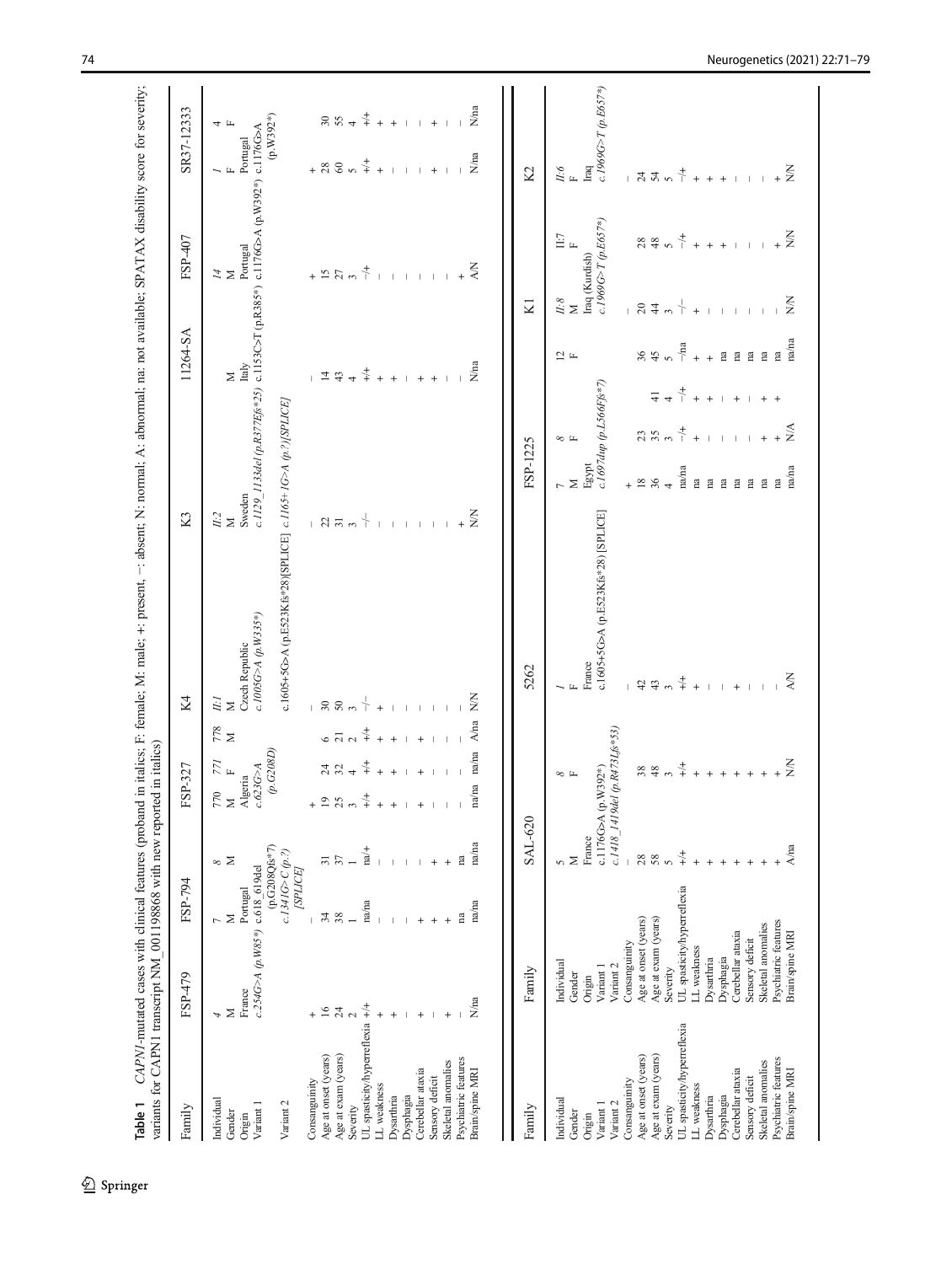variants was reported in ClinVar without clinical data  $(c.1153C>T)$  [VCV000489122.2], and we confirmed this variant as disease-causing in one of our cases. Consanguinity is frequent, accounting for 63% of all known families. Our new cases slightly increased the sex ratio to 0.76 from the previous ratio of 0.61, but the difference remains non-significant. Nevertheless, females are more frequently affected by complex forms ( $p < 0.01$ ) as already reported [[19\]](#page-7-0). All known variants are distributed throughout the whole gene (Fig. 2). Most variants were private, affecting a single family except for the most frequent, c.1176G>A, present in seven families, c.1605+5G>A found in four families, c.188dup and c.759+ 1G>A both identified in three families, and c.618\_619del, c.853C>T, c.1142C>T, c.1153C>T, c.1493C>T, c.1534C>T and c.1969G>T, each detected in two families. A common ancestor could be hypothesized for the most frequent variant, c.1176G>A, since some mutated cases shared common origins, such as Brazil or Portugal (the others were from Turkey and France). In contrast, there was no known common origin for the four families carrying the c.1605+5G>A variant, which affects a CG doublet, known as a potential mutational hotspot and thus making a founder effect less likely. The various types of variants occurring in this gene are nonsense, missense, frameshift, and splice site variants. Truncating variants are frequent and represent 29 (67%) of the 43 CAPN1 causative variants now known with our supplementary series or also 40 (80%) of the 50 known families. The number of truncating variants could be slightly overestimated due to predicted splicing variants that may not have truncating consequences, as is the case for c.337+1G>A (p.Leu112ins9) [[4\]](#page-6-0). Indeed, the reported splicing variants have rarely been functionally studied for their consequences ( $n = 7/11$  without mRNA analysis).

As reported recently, the frequency of truncating variants did not differ between pure and complex forms [[19\]](#page-7-0) but,

interestingly, we found that they are associated with a later onset than non-truncating missense variants (mean of  $26.9 \pm$ 7.2 vs  $17.5 \pm 8.1$  years,  $p < 0.001$ , Fig. [3](#page-5-0)). We therefore hypothesize that the pathogenic missense variants in CAPN1 could cause additional negative effects, although their smaller number ( $n = 16$  cases) makes conclusions difficult especially as the handicap does not differ after the same disease duration  $(p = 0.3)$  of 12.1  $\pm$  9.0 years for the missense variants and 14.8  $\pm$  9.0 years for the truncating variants. The case with the earliest onset, at 1 year, supports this hypothesis of an increased severity of missense variants; but this patient was reported to carry three missense variants (c.221G>A (p.Gly74Asp) + c.911C>T (p.Thr304Met) + c.1418G>T (p.Arg473Leu)), all predicted to affect protein structure [\[32](#page-7-0)]. The second earliest cases, two patients with onset at 13 years, were also caused by missense variants [\[26](#page-7-0), [30](#page-7-0)]. In truncating variants, the earliest onset was 14 years in c.1153C>T (p.Arg385\*) in one of our families (11264-SA).

Pure HSPs are estimated at 36% (Clopper-Pearson confidence interval 0.95, 26–47%) of all known CAPN1 cases, but missing reported clinical data could lead to this being overestimated and the progression of the neurodegeneration could complicate the initial pure clinical presentation in some patients. The distribution of associated clinical features of CAPN1 variants from all known cases is summarized in Fig. [3](#page-5-0) to show the global clinical signature of CAPN1-mutated cases. Lower limb spasticity is a constant feature, and spasticity often extends to the upper limbs (68% or 28/41 cases with available data). Thereafter, cerebellar ataxia, dysarthria and lower limb weakness are the most frequent signs. Dysarthria is more frequent in AR than in autosomal dominant (AD) forms of HSP. It is found in 62% of SPG11 cases, one of the most frequent AR-HSPs, and up to 83% in DDHD2, a rare, severe HSP [\[34](#page-7-0)]. Dysarthria is also frequent in CAPN1



Fig. 2 Calpain-1 with its 3 functional domains and all reported pathogenic variants (new in bold; truncating variants localized with a lozenge whereas a simple line for non-truncating variants. Below the protein are the corresponding *CAPN1* coding exons)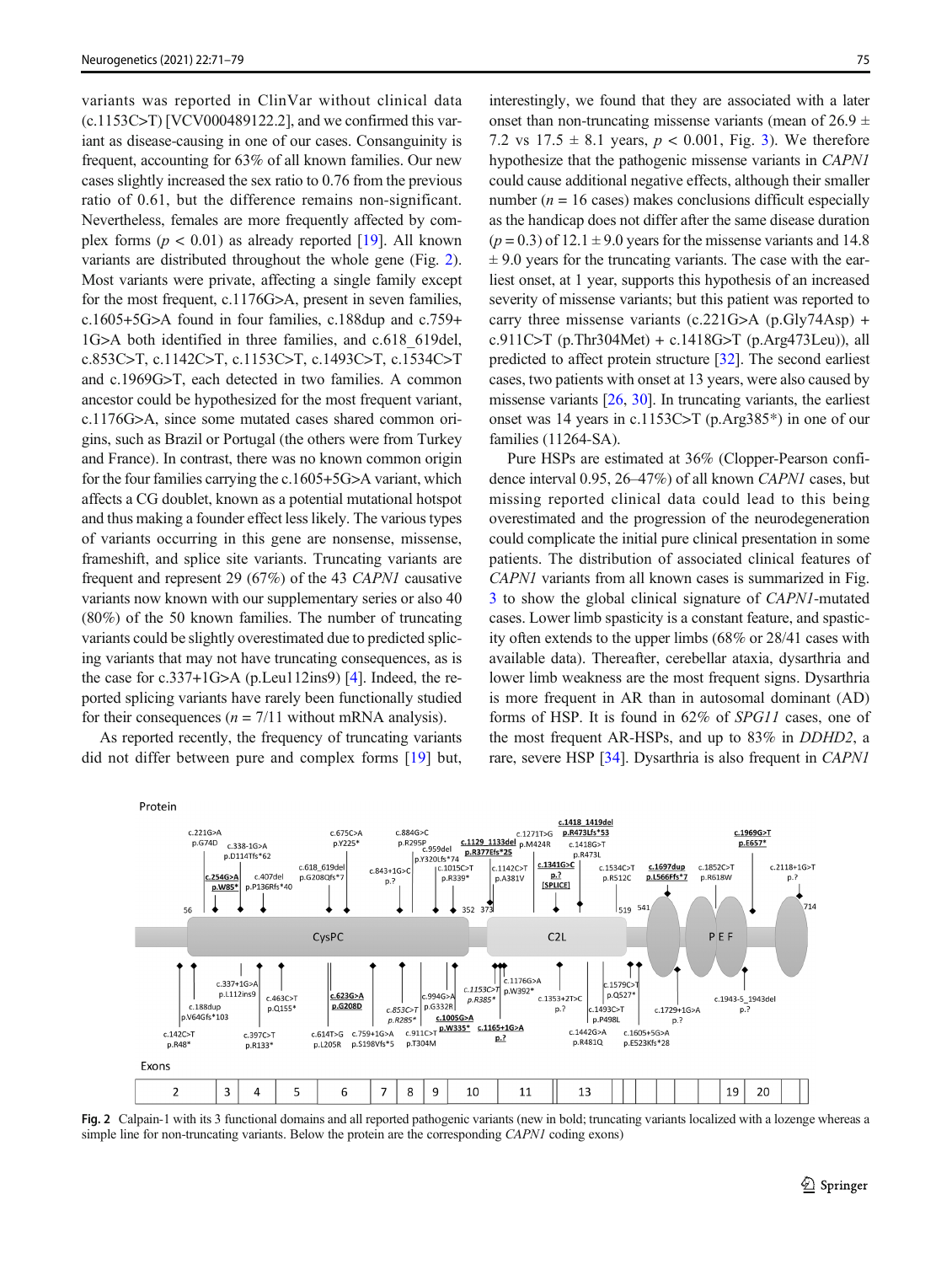<span id="page-5-0"></span>

Fig. 3 Clinical summary of the 83 CAPNI-mutated cases reported in the literature, including our 21 cases (number at the end of each line indicates the number of cases with available data)

patients, involving 42/61 (69%) of cases. CAPN1 dysarthria results from the combination of pyramidal, bulbar and cerebellar involvement. Skeletal anomalies are reported in up to 16/37 (43%) of cases, and are therefore more frequent than deep sensory deficit (12/53, 23%). Brain and spine MRI may show atrophy, especially of cerebellum, brainstem and upper cervical cord (17/49 patients, or 35%, had abnormal MRI). Finally, the intra-familial and intra-variant phenotypic variability suggests individual factors modulating the variant consequences.

To reflect its clinical variability, the name 'CAPN1-associated neurodegeneration' has been proposed to describe the disease in patients carrying disease-causing variants in this gene [[20](#page-7-0)]. It is now clear that some HSP genes are shared with many other neurodegenerative disorders [[1\]](#page-6-0). However, screening in populations displaying early-onset Parkinson's disease and youth-onset amyotrophic lateral sclerosis did not find any *CAPN1* pathogenic variants  $[16]$ . Notably, some of the CAPN1 consanguineous cases also carry other pathogenic variants in DYSF or MEFV, so the phenotype in these cases may result from a synergistic effect of these two genes [[28,](#page-7-0) [33\]](#page-7-0). The patient with CAPN1 and DYSF pathogenic variants did indeed have a severe muscle weakness attributed to the muscular dystrophy.

In contrast to previous reports, we point out the importance of psychological assessment, with 7/17 cases (41%) described here being prone to depression. Depression is rarely reported and probably rarely assessed in spastic ataxia except for SCA1 and SCA3 [[35](#page-7-0)]. We think that mood disorders are underestimated in HSPs; indeed, a previous study found that a half of HSP patients were subject to depression [[36](#page-7-0)].

Whether this is a consequence or part of the pathological process is unclear as most published series lack this clinical information. In addition, cognitive impairment seems to occur during the evolution of the disease after two decades, as we have seen in two of our oldest cases. Such features have previously been reported only once, after 23 years of evolution and in the form of a frontotemporal dementia-like presentation associated with the same variant as one of our cases (c. 1176G>A) [\[25](#page-7-0)].

CAPN1 causative variants result especially in deficiency of calpain-1-mediated cleavage of PH domain and leucine rich repeat protein phosphatase 1 (PHLPP1) [[4](#page-6-0)]. This deficiency is suggested to cause inhibition of the Akt pro-survival pathway and, then, neurodegeneration. Activation of the Akt-pathway or inhibition of PHLPP1 is a therapeutic approach effective in mice to prevent neurodegeneration caused by CAPN1 diseasecausing variants [[4\]](#page-6-0). This may open avenues of therapeutic intervention in the future.

## Conclusion

We described a large series of 21 patients from 13 families with *CAPN1* pathogenic variants causing various degrees of spastic ataxia, including nine novel variants.

CAPN1 disease-causing variants are a rare cause of spastic ataxia of young adult onset, often involving consanguineous families. Truncating variants are the most frequent gene alterations. Interestingly, we found with the analysis of all the previously reported cases and our cases that the nontruncating missense variants are associated with an earlier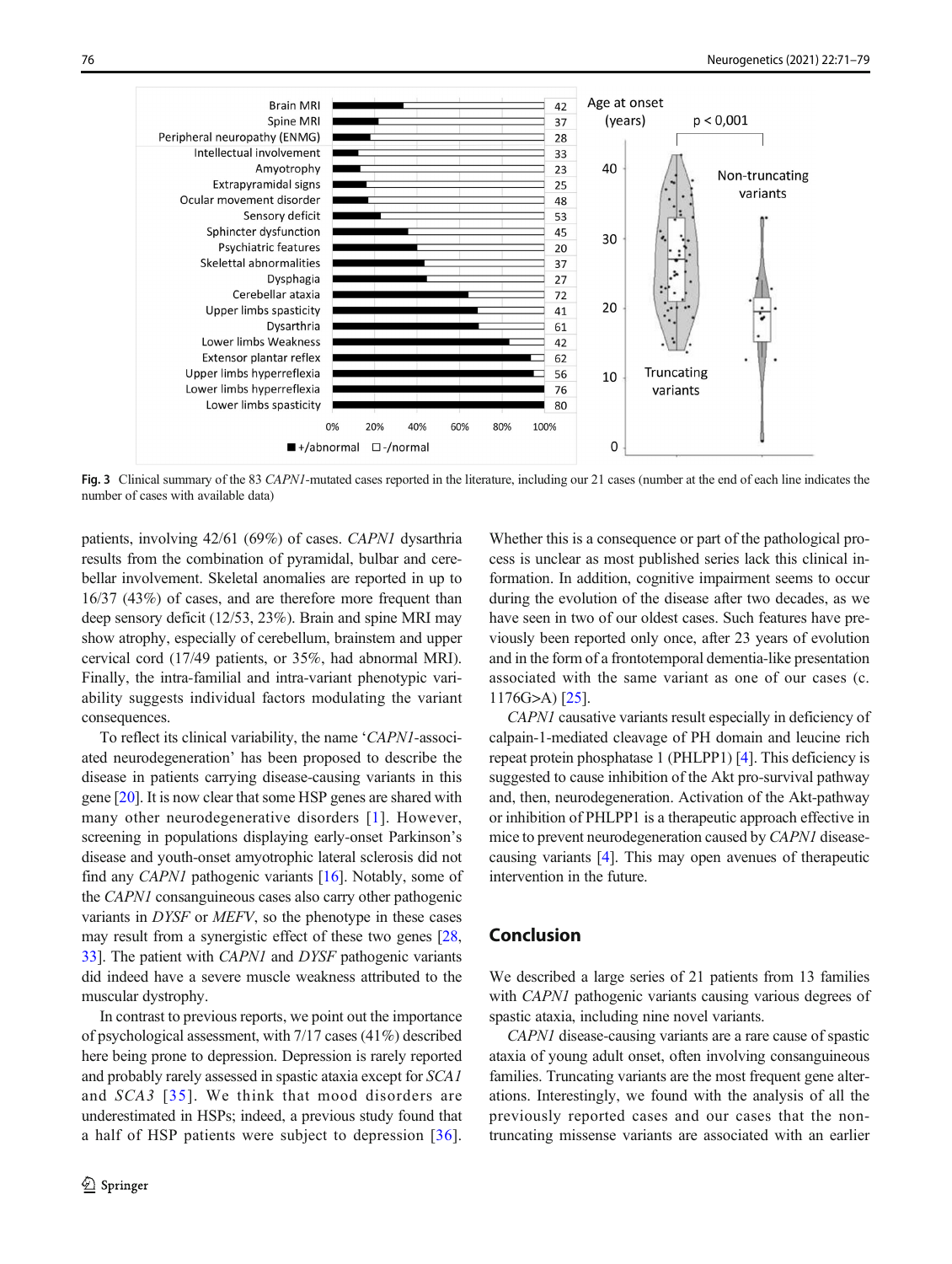<span id="page-6-0"></span>age at onset than the truncating ones, which argues in favour of a stronger deleterious effect of the mutant protein compared with the truncating forms, which are probably degraded through nonsense-mediated mRNA decay. The associated clinical presentation is variable. Dysarthria and spasticity are the core features with mild cerebellar signs. Other signs are rarer, but some cases with cognitive impairment and/or depression indicate that these signs should be assessed specifically in the follow-up of spastic ataxia with CAPN1 causative variants.

Many cases remain to be diagnosed and more data should be collected to know more about the natural history of this form.

Supplementary Information The online version contains supplementary material available at [https://doi.org/10.1007/s10048-020-00633-2](http://www.ncbi.nlm.nih.gov/clinvar).

Acknowledgments The authors are grateful to the patients and their relatives participating in this study, and to Dr Rabea Zemmouri who provided clinical data. The ICM I-Genseq facility and DNA and Cell Bank were also crucial for most of the studies performed by the authors.

Authors' contributions CF, GC, MK, RR, EP, MT, FT, KL, JPA, DN, AB, RP, JLL, CG, AD and MaP performed the recruitment and clinical evaluations of patients. JLM, RV, VH, GB, SM, LP, MC and MeP performed the genetic analyses. PS, IA, ELG, GV, MaP and GS supervised the work. JLM and GS wrote the first draft of the manuscript. All authors read the manuscript, contributed to the manuscript revision and approved the final version.

Funding This study was funded in part by the Fundação para a Ciência e Tecnologia (FCT, grant FCT-ANR/BEX-GMG/0008/2013, to IA) and by the French National Agency for Research (ANR, SPATAX-QUEST, to GS), the European Union HORIZON2020 program (SOLVE-RD, to GS), the ERARE program (NEUROLIPID and PREPARE\_ataxia, to GS) and the VERUM Foundation (to VH and GS) and benefited from the program "Investissements d'Avenir" (ANR-11-INBS-0011 – NeurATRIS: Translational Research Infrastructure for Biotherapies in Neurosciences, to the ICM institute). SM was the recipient of a fellowship (no. SFRH/BD/ 87189/2012) from the FCT, and MC wasthe recipient of an Aspirant fellowship from the Fonds de la Recherche Scientifique (FNRS). JLM received an "Année Recherche" grant from Rouen University Hospital.

Data availability All CAPN1 variants identified in this study have been declared to the ClinVar database [\(http://www.ncbi.nlm.nih.gov/clinvar\)](http://www.ncbi.nlm.nih.gov/clinvar).

#### Compliance with ethical standards

Conflict of interest The authors declare that they have no conflict of interest.

Consent to participate (including appropriate statements) All patients gave written informed consent for genetic testing and study related procedures.

Open Access This article is licensed under a Creative Commons Attribution 4.0 International License, which permits use, sharing, adaptation, distribution and reproduction in any medium or format, as long as you give appropriate credit to the original author(s) and the source, provide a link to the Creative Commons licence, and indicate if changes were made. The images or other third party material in this article are included in the article's Creative Commons licence, unless indicated otherwise in a credit line to the material. If material is not included in the article's Creative Commons licence and your intended use is not permitted by statutory regulation or exceeds the permitted use, you will need to obtain permission directly from the copyright holder. To view a copy of this licence, visit [http://creativecommons.org/licenses/by/4.0/](https://doi.org/).

## **References**

- 1. Parodi L, Coarelli G, Stevanin G, Brice A, Durr A (2018) Hereditary ataxias and paraparesias: clinical and genetic update. Cur Op Neurol 31:462–471
- 2. Synofzik M, Schüle R (2017) Overcoming the divide between ataxias and spastic paraplegias: shared phenotypes, genes, and pathways. Mov Disord 32:332–345
- 3. Gan-Or Z, Bouslam N, Birouk N, Lissouba A, Chambers DB, Vérièpe J, Androschuk A, Laurent SB, Rochefort D, Spiegelman D, Dionne-Laporte A, Szuto A, Liao M, Figlewicz DA, Bouhouche A, Benomar A, Yahyaoui M, Ouazzani R, Yoon G, Dupré N, Suchowersky O, Bolduc FV, Parker JA, Dion PA, Drapeau P, Rouleau GA, Ouled Amar Bencheikh B (2016) Mutations in CAPN1 cause autosomal-recessive hereditary spastic paraplegia. Am J Hum Genet 98:1038–1046
- 4. Wang Y, Hersheson J, Lopez D, Hammer M, Liu Y, Lee KH, Pinto V, Seinfeld J, Wiethoff S, Sun J, Amouri R, Hentati F, Baudry N, Tran J, Singleton AB, Coutelier M, Brice A, Stevanin G, Durr A, Bi X, Houlden H, Baudry M (2016) Defects in the CAPN1 gene result in alterations in cerebellar development and cerebellar ataxia in mice and humans. Cell Rep 16:79–91
- 5. Baudry M, Bi X (2016) Calpain-1 and Calpain-2: the Yin and Yang of synaptic plasticity and neurodegeneration. Trends in Neurosciences 39:235–245
- 6. Morais S, Raymond L, Mairey M, Coutinho P, Brandão E, Ribeiro P, Loureiro JL, Sequeiros J, Brice A, Alonso I, Stevanin G (2017) Massive sequencing of 70 genes reveals a myriad of missing genes or mechanisms to be uncovered in hereditary spastic paraplegias. Eur J Hum Genet 25:1217–1228
- 7. Coutelier M, Hammer MB, Stevanin G, Monin ML, Davoine CS, Mochel F, Labauge P, Ewenczyk C, Ding J, Gibbs JR, Hannequin D, Melki J, Toutain A, Laugel V, Forlani S, Charles P, Broussolle E, Thobois S, Afenjar A, Anheim M, Calvas P, Castelnovo G, de Broucker T, Vidailhet M, Moulignier A, Ghnassia RT, Tallaksen C, Mignot C, Goizet C, le Ber I, Ollagnon-Roman E, Pouget J, Brice A, Singleton A, Durr A, for the Spastic Paraplegia and Ataxia Network (2018) Efficacy of exome-targeted capture sequencing to detect mutations in known cerebellar ataxia genes. JAMA Neurol 75:591–599
- 8. Genome Aggregation Database Consortium, Karczewski KJ, Francioli LC et al (2020) The mutational constraint spectrum quantified from variation in 141,456 humans. Nature 581:434–443
- 9. Rentzsch P, Witten D, Cooper GM, Shendure J, Kircher M (2019) CADD: predicting the deleteriousness of variants throughout the human genome. Nucleic Acids Res 47:D886–D894
- 10. Schwarz JM, Cooper DN, Schuelke M, Seelow D (2014) MutationTaster2: mutation prediction for the deep-sequencing age. Nat Methods 11:361–362
- 11. Adzhubei IA, Schmidt S, Peshkin L, Ramensky VE, Gerasimova A, Bork P, Kondrashov AS, Sunyaev SR (2010) A method and server for predicting damaging missense mutations. Nat Methods 7:248–249
- 12. Sim N-L, Kumar P, Hu J, Henikoff S, Schneider G, Ng PC (2012) SIFT web server: predicting effects of amino acid substitutions on proteins. Nucl Acids Res 40:W452–W457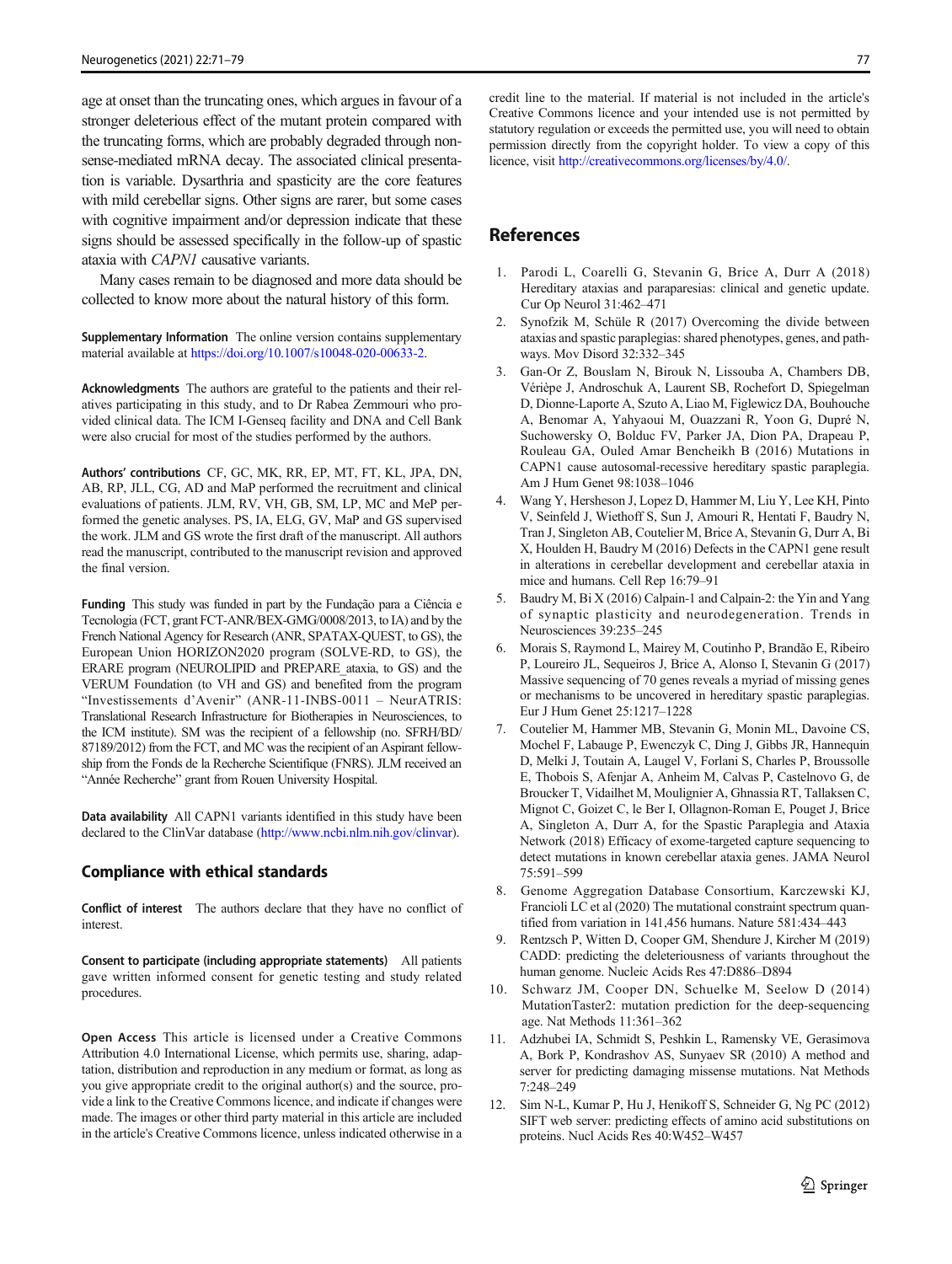- <span id="page-7-0"></span>13. Yeo G, Burge CB (2004) Maximum entropy modeling of short sequence motifs with applications to RNA splicing signals. J Comput Biol 11:377–394
- 14. Reese MG, Eeckman FH, Kulp D et al (1997) Improved splice site detection in genie. J Comput Biol 4:311–323
- 15. Shapiro MB, Senapathy P (1987) RNA splice junctions of different classes of eukaryotes: sequence statistics and functional implications in gene expression. Nucl Acids Res 15:7155–7174
- 16. Xia Z-C, Liu Z-H, Zhou X-X, Liu Z, Wang JL, Hu ZM, Tan JQ, Shen L, Jiang H, Tang BS, Lei LF (2020) Mutation analysis of CAPN1 in Chinese populations with spastic paraplegia and related neurodegenerative diseases. J Neurol Sci 411:116691
- 17. Travaglini L, Aiello C, Stregapede F, D'Amico A, Alesi V, Ciolfi A, Bruselles A, Catteruccia M, Pizzi S, Zanni G, Loddo S, Barresi S, Vasco G, Tartaglia M, Bertini E, Nicita F (2018) The impact of next-generation sequencing on the diagnosis of pediatric-onset hereditary spastic paraplegias: new genotype-phenotype correlations for rare HSP-related genes. Neurogenet 19:111–121
- 18. Landrum MJ, Lee JM, Benson M, Brown GR, Chao C, Chitipiralla S, Gu B, Hart J, Hoffman D, Jang W, Karapetyan K, Katz K, Liu C, Maddipatla Z, Malheiro A, McDaniel K, Ovetsky M, Riley G, Zhou G, Holmes JB, Kattman BL, Maglott DR (2018) ClinVar: improving access to variant interpretations and supporting evidence. Nucl Acids Res 46:D1062–D1067
- 19. Lai L-L, Chen Y-J, Li Y-L, Lin XH, Wang MW, Dong EL, Wang N, Chen WJ, Lin X (2020) Novel CAPN1 mutations extend the phenotypic heterogeneity in combined spastic paraplegia and ataxia. Ann Clin Transl Neurol 7:1862–1869
- 20. Rahimi Bidgoli MM, Javanparast L, Rohani M, et al (2020) CAPN1 and hereditary spastic paraplegia: a novel variant in an Iranian family and overview of the genotype-phenotype correlation. Int J Neurosci :1–17.
- 21. Hengel H, Buchert R, Sturm M, Haack TB, Schelling Y, Mahajnah M, Sharkia R, Azem A, Balousha G, Ghanem Z, Falana M, Balousha O, Ayesh S, Keimer R, Deigendesch W, Zaidan J, Marzouqa H, Bauer P, Schöls L (2020) First-line exome sequencing in Palestinian and Israeli Arabs with neurological disorders is efficient and facilitates disease gene discovery. Eur J Hum Genet 28: 1034–1043
- 22. Garcia-Berlanga JE, Moscovich M, Palacios IJ, et al (2019) CAPN1 variants as cause of hereditary spastic paraplegia type 76. Case Rep Neurol Med :7615605.
- 23. Wei Q, Dong H-L, Pan L-Y, Chen CX, Yan YT, Wang RM, Li HF, Liu ZJ, Tao QQ, Wu ZY (2019) Clinical features and genetic spectrum in Chinese patients with recessive hereditary spastic paraplegia. Transl Neurodegener 8:19
- 24. Cotti Piccinelli S, Bassi MT, Citterio A et al (2019) A Novel CAPN1 mutation causes a pure hereditary spastic paraplegia in an Italian family. Front Neurol 10:580
- 25. Souza PVS, Silva LHL, Badia BML, Farias IB, Pinto WBVR, Oliveira ASB (2019) SPG76: An extremely rare hereditary spastic paraplegia with a new expanding complicated phenotype. Rev Neurol (Paris) 175:572–574
- 26. Kim A, Kumar KR, Davis RL, Mallawaarachchi AC, Gayevskiy V, Minoche AE, Walls Z, Kim HJ, Jang M, Cowley MJ, Choi JH, Shin C, Sue CM, Jeon B (2019) Increased diagnostic yield of spastic paraplegia with or without cerebellar ataxia through wholegenome sequencing. Cerebellum 18:781–790
- 27. Peng F, Sun Y-M, Quan C, Wang J, Wu JJ (2019) Two novel homozygous mutations of CAPN1 in Chinese patients with hereditary spastic paraplegia and literatures review. Orphanet J Rare Dis 14:83
- 28. Shetty A, Gan-Or Z, Ashtiani S, Ruskey JA, van de Warrenburg B, Wassenberg T, Kamsteeg EJ, Rouleau GA, Suchowersky O (2019) CAPN1 mutations: expanding the CAPN1-related phenotype: From hereditary spastic paraparesis to spastic ataxia. Eur J Med Genet 62:103605
- 29. Melo US, Freua F, Lynch DS, Ripa BD, Tenorio RB, Saute JAM, de Souza Leite F, Kitajima J, Houlden H, Zatz M, Kok F (2018) Clinical aspects of hereditary spastic paraplegia 76 and novel CAPN1 mutations. Clin Genet 94:482–483
- 30. Lambe J, Monaghan B, Munteanu T, Redmond J (2018) CAPN1 mutations broadening the hereditary spastic paraplegia/ spinocerebellar ataxia phenotype. Pract Neurol 18:369–372
- 31. Kocoglu C, Gundogdu A, Kocaman G, Kahraman-Koytak P, Uluc K, Kiziltan G, Caglayan AO, Bilguvar K, Vural A, Basak AN (2018) Homozygous CAPN1 mutations causing a spastic-ataxia phenotype in 2 families. Neurol Genet 4:e218
- 32. Travaglini L, Bellacchio E, Aiello C, Pro S, Bertini E, Nicita F (2017) Expanding the clinical phenotype of CAPN1-associated mutations: a new case with congenital-onset pure spastic paraplegia. J Neurol Sci 378:210–212
- 33. Tadic V, Klein C, Hinrichs F, Münchau A, Lohmann K, Brüggemann N (2017) CAPN1 mutations are associated with a syndrome of combined spasticity and ataxia. J Neurol 264:1008– 1010
- 34. Erfanian Omidvar M, Torkamandi S, Rezaei S, Alipoor B, Omrani MD, Darvish H, Ghaedi H (2019) Genotype–phenotype associations in hereditary spastic paraplegia: a systematic review and metaanalysis on 13,570 patients. J Neurol. Epub ahead of print (19 November 2019). <https://doi.org/10.1007/s00415-019-09633-1>
- 35. Schmitz-Hübsch T, Coudert M, Tezenas du Montcel S, Giunti P, Labrum R, Dürr A, Ribai P, Charles P, Linnemann C, Schöls L, Rakowicz M, Rola R, Zdzienicka E, Fancellu R, Mariotti C, Baliko L, Melegh B, Filla A, Salvatore E, van de Warrenburg BPC, Szymanski S, Infante J, Timmann D, Boesch S, Depondt C, Kang JS, Schulz JB, Klopstock T, Lossnitzer N, Löwe B, Frick C, Rottländer D, Schlaepfer TE, Klockgether T (2011) Depression comorbidity in spinocerebellar ataxia. Mov Disord 26:870–876
- 36. Vahter L, Braschinsky M, Haldre S, Gross-Paju K (2009) The prevalence of depression in hereditary spastic paraplegia. Clin Rehabil 23:857–861

Publisher's note Springer Nature remains neutral with regard to jurisdictional claims in published maps and institutional affiliations.